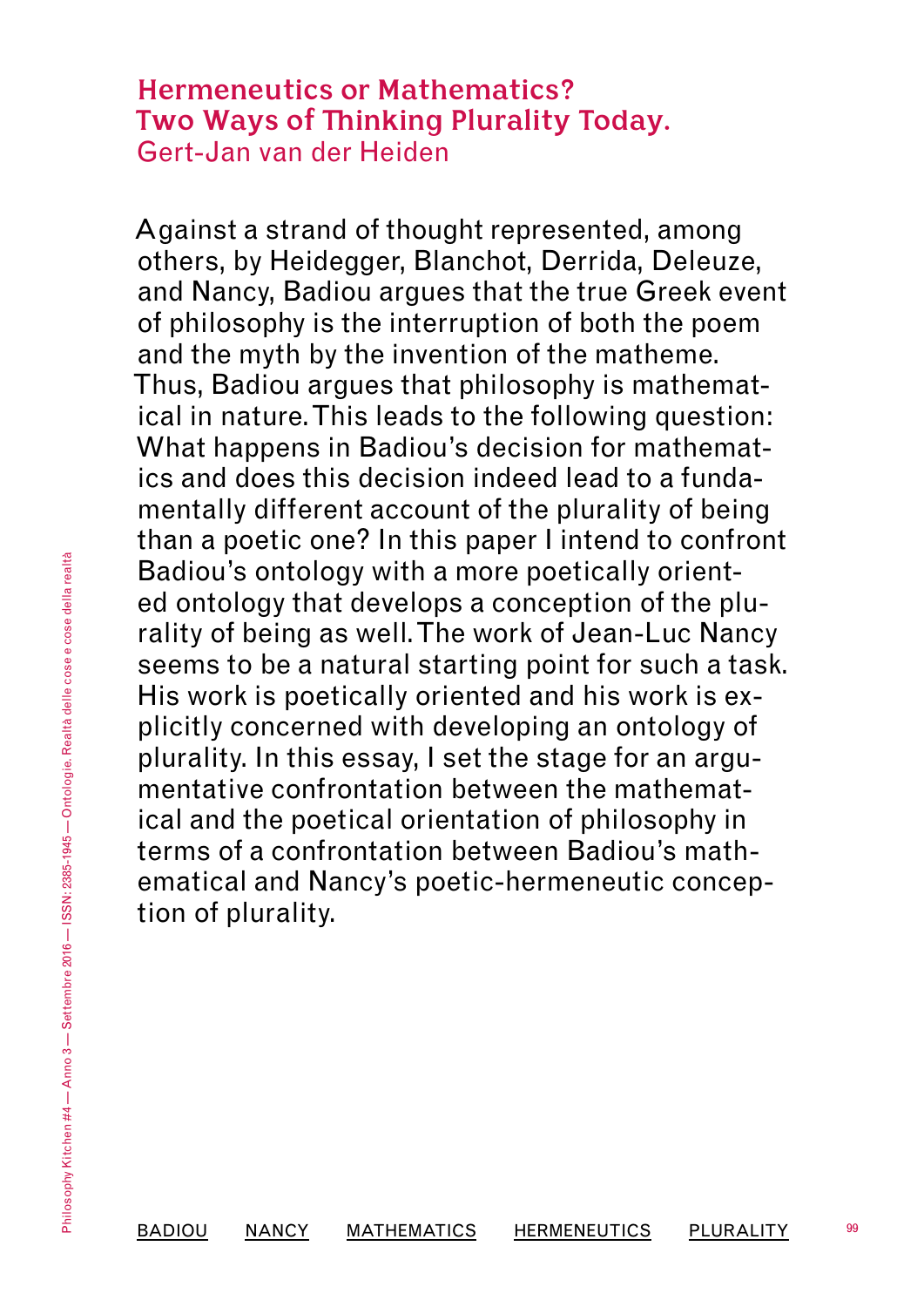When Badiou develops his idea that mathematics is a science of being *qua* being, he does so in continual discussion

with Heidegger. **1** This choice for Heidegger serves Badiou's polemics in *L'être et l'événement* (1988), in which Heidegger is brought into play as the exemplary representative of a philosophy that takes poetics as its guideline. As Badiou writes elsewhere, Heidegger represents a strand of thought that has «put philosophy in the hands of the poem» (Badiou

1999, 66, 70), a strand of thought represented by Blanchot, Derrida, Deleuze, Lacoue-Labarthe, and Nancy. According to Badiou, the alternative to this poetic orientation in philosophy is a mathematical one and these two different orientations are as old as philosophy (Badiou 1988, 143). As Badiou remarks «que la pensée absolument originaire se meut dans le poétique» (ibid.). Hence, a real debate on the nature of philosophy is at stake in the discussion between poetic and mathematical thought. In fact, one might even see a certain symmetry in these two orientations: Badiou criticizes the poetic strands of thought for having sutured philosophy to poetics and thus forgetting to connect philosophy to its other conditions, such as science, politics and love. However, as Badiou's critics wonder, does the mathematical ori-

entation not suture philosophy to mathematics? **2** In *L'être et l'événement*, this latter question is affirmed by the remark Badiou makes immediately after his acknowledgment of the two orientations of philosophy. Here, he argues that the true Greek event of philosophy is the interruption of both the poem and the myth by the invention of the matheme (Badiou 1988, 144). Thus, Badiou argues that philosophy is mathematical in nature. This leads to the following question: What happens in Badiou's decision for mathematics and does this decision indeed lead to a fundamentally different account of the plurality of being than a poetic one?

To be able to address these questions, it is necessary to confront Badiou's ontology with a more poetically oriented ontology that develops a con**1** A more elaborate account of the ideas expressed in this essay as well as a further positioning of the work of Badiou and Nancy in the framework of other contemporary accounts of ontology may be found in van der Heiden (2014), especially in the first three chapters.

**2** Badiou 1999, 60. According to Noys (2003, 128), these critics forget that philosophy is not equated with mathematics. Although this distinction between philosophy and mathematics is clearly due to Badiou, it is also clear that his account of both plurality and thought is derived from his conception of what mathematics is. In fact, it is mathematics from which Badiou derives his specific conception of concepts such as choice, the operation of fidelity and forcing. At any rate, in relation to this criticism, one has to deal with the double status of mathematics as «the discourse of ontology» and as «one subjective condition among others» (cfr. Bosteels 2001, 200-229, footnote 15).

ception of the plurality of being as well. The work of Jean-Luc Nancy seems to be a natural starting point for such a task. His work is poetically oriented and belongs to the Heideggerian strands of thought. Moreover, his work is explicitly concerned with developing an ontology of plurality. Finally, in Nancy's *Le partage des voix* (1982), it is clear that the relation between his conception of plurality and poetics is not vague or arbitrary, but rather concerns the very heart of his concept of *partage* that forms the heart of his account of plurality.

In this essay, I set the stage for an argumentative confrontation between the mathematical and the poetical orientation of philosophy in terms of a confrontation between Badiou's mathematical and Nancy's poetic-hermeneutic conception of plurality. Such a confrontation does not only allow us to understand more carefully what Badiou's critique of poetic thought consists it and what is at stake in the debate between mathematics and hermeneutics, but it will also allow me to show which dimensions of plurality Badiou is unable to think and which po-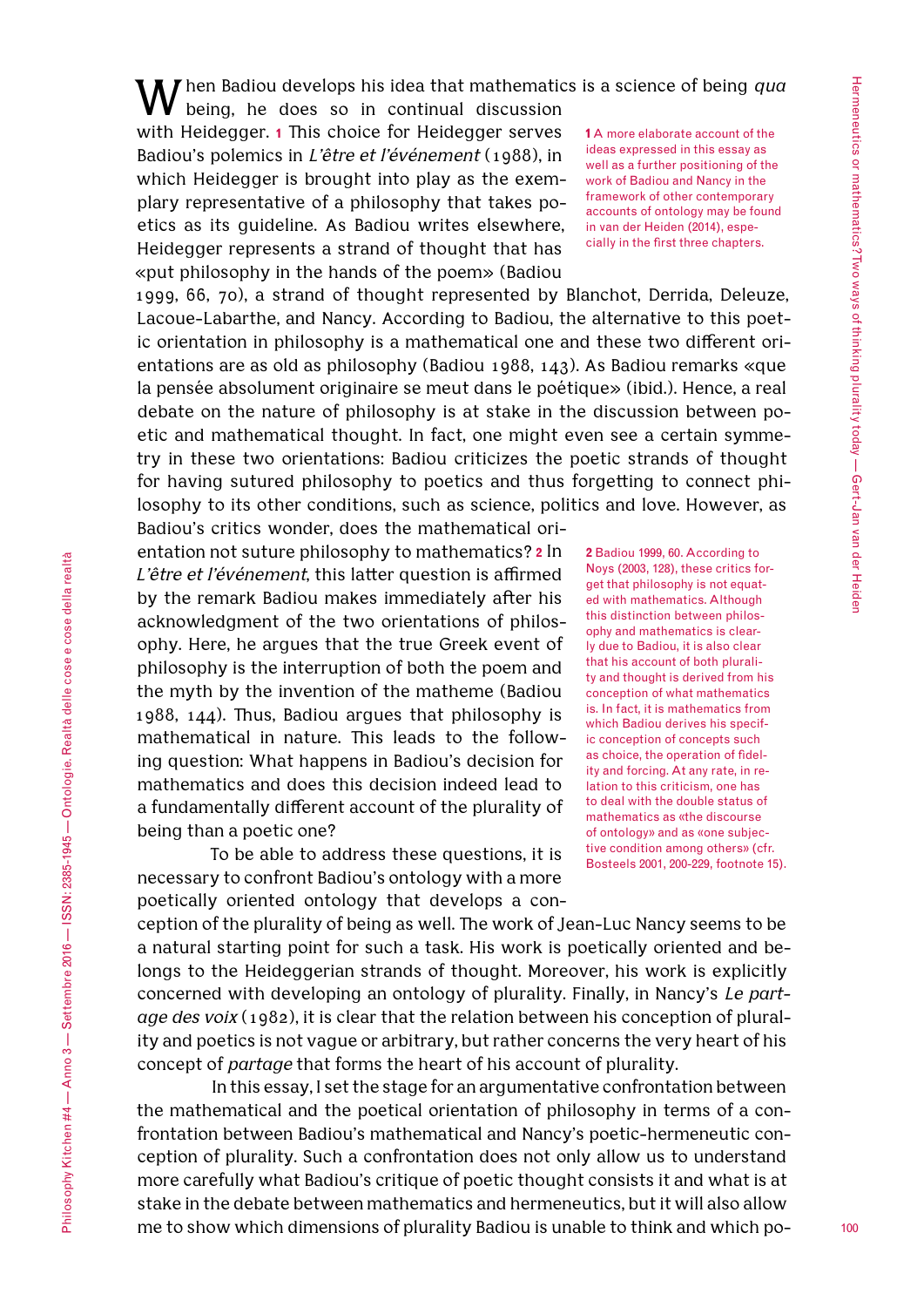etic-hermeneutic elements still play a role in his thought. In the first section, I will discuss Badiou's critique of poetically oriented philosophies and of hermeneutics. In this way, I will be able to identify the main themes Badiou criticizes under the heading of poetic thought and hermeneutics. In the second section, I will bring Nancy's conception of hermeneutics into play in order to show to what extent this conception can and cannot answer Badiou's criticisms and to which conception of plurality such a poetic-hermeneutic approach leads. Moreover, in this section, I will reassess some of the poetic-hermeneutic elements from Badiou's work. In the third section, I will make a few concluding remarks on the platonic tradition to which both models of plurality claim to belong.

# **1. Badiou's Critique of Poetic-Hermeneutic Thought**

Badiou's account of the poetic orientation of philosophy concerns first and foremost the hermeneutic-phenomenological philosophies of the 20th century. Of course, it remains to be seen to what extent his points of critique can be applied in their generality to a diversity of oeuvres. Therefore, I will assess three major points of critique:  $(1)$  subtraction;  $(2)$  plurality without measure;  $(3)$  meaning versus truth.

#### **1.1. Subtraction**

Let us begin with the most difficult and abstract issue that Badiou takes up in his critique of Heidegger. It concerns the issue of truth as *alētheia* or unconcealment (*Unverborgenheit*) that describes a phe-

> **3** Elsewhere I have shown to what extent this problematic itself can be seen as a Heideggerian heritage, cf. van der Heiden (2012, 115-131).

nomenological access to being. **3** Heidegger always thinks the disclosure of being in relation to a more primordial withdrawal (*Entzug*) of being. Because of this withdrawal, being itself can never be brought

to presence completely. Yet, this emphasis on the withdrawal of being as the source from which the unconcealment of being arises, indicates according to Badiou that Heidegger's and similar (hermeneutic) phenomenologies aim to provide an intuition of the nothing that is being, thus offering «un trajet de proximité» to approach and experience being as close as possible. Apparently, despite the withdrawal of being, these phenomenologies still aim to do the impossible and come as close to being as possible. According to Badiou, it is typical for poetic thought to search for nothingness in the sense of trying to intuit and draw close to being (Badiou 1988, 67).

This problematization of nothingness does not imply that the notion of nothingness would not play any role in Badiou's thought. In fact, his account of the void as the name of being clearly shows that he embraces his own version of Heidegger's ontic-ontological difference in which being is nothingness. Yet, philosophy's relation to the void should not be accounted for in terms of a withdrawal that nevertheless still provides something to experience, but rather in terms of subtraction: being is subtracted from *any* presentation, i.e., it is not presented itself since it is presentation itself. Hence, one might say that Badiou radicalizes the in-access to being.

Heidegger's withdrawal of being is approached in light of the poetic effort to provide an experience of and with being. This means that poetic thought moves from the index of being to an experience of what is indexed, namely be-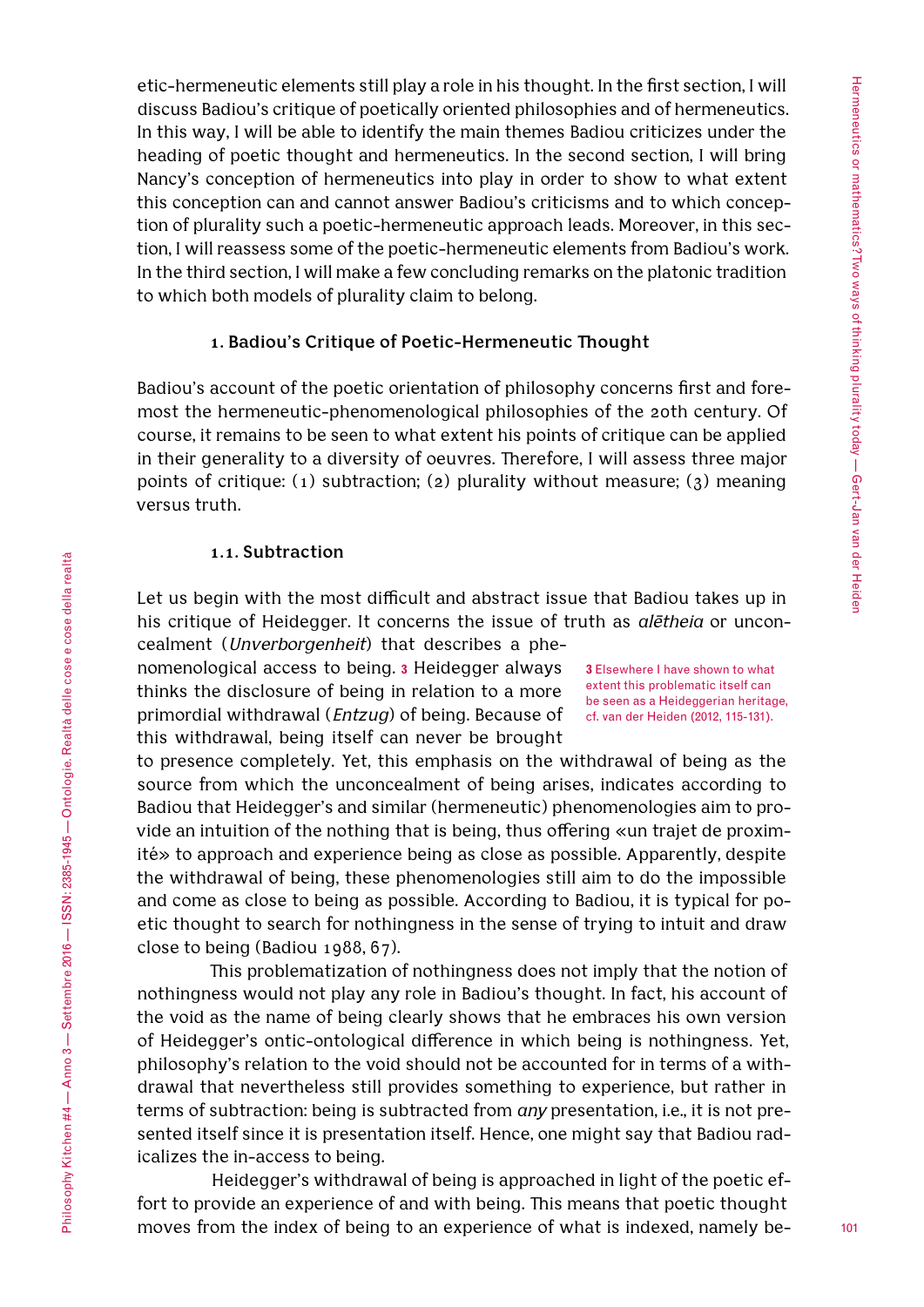ing. Mathematical thought, on the other hand, does not proceed by presenting the unpresentable. By radicalizing the inaccessibility of being, thought receives a different direction. Rather than trying to overcome the subtraction of being by moving back to its origin, mathematical thought moves in the other direction, namely in the direction of *consequences* of a decision. To understand this, one should consider the role played by axioms in mathematics. Axioms are the starting point of mathematics that are not grounded in any experience (of be-

ing). Therefore, their introduction should be thought as a *decision* and as an *intervention*. **4** Subsequently, the work of the mathematician is a form of *fidelity*—a *deductive* fidelity—that draws the consequences of these decisions. This structure is applied to ontology, as Badiou (1988, 67) emphasizes: «Toute saisie de l'être suppose, quant à l'existence, une décision qui, sans garantie ni arbitrage, oriente décisivement la pensée».

#### **1.2. Plurality without Measure**

The second theme in Badiou's critique of the poetic-hermeneutic philosophies concerns a more direct criticism of hermeneutics in its more classical sense, as developed by philosophers such as Gadamer and Ricoeur. This critique concerns in the first place the type of plurality that is thinkable in classical hermeneutics. To see this, consider e.g. Ricoeur's account of the plurality of interpretations as offered in *Le conflit des interprétations* (1969).

**4** Badiou (1988, 226) describes the intervention as follows: «L'intervention a pour operation initiale de *faire nom d'un élément imprésenté du site pour qualifier l'événement dont ce site est le site*». Clearly, with this emphasis on decision, also the realm of faith, conviction and even religion come into play at the heart of thought. This is clearly visible in Badiou's book on Saint Paul (1997, 15-17). Note also what Derrida (2000, 88) writes on the notion of the axiom: «Un *axiome* affirme toujours, son nom l'indique, une valeur, un prix; il confirme ou promet une evaluation qui doit rester intact et donner lieu, comme toute valeur, à un acte de foi». Derrida relates this notion to the problematic of the holy and the sacred. In fact, according to him, the problem of the axiom gives rise to the very connectedness of the two sources of religion which he locates in the holy - the intact - and in belief - the act or confession of faith (*acte de foi*) to which the intact should give rise.

Ricoeur argues here that different practic-

es of interpretations exist providing us with different and even mutually conflicting interpretations of (the meaning of) being and human existence in particular. Yet, *since being is one*, a hermeneutic ontology cannot simply end up its inquiry with such a multiplicity of conflicting interpretations since every inquiry into the meaning of existence is regulated by this unity of being (Ricoeur 1969, 23). The regulative idea of the unity of being, implies that these conflicting conceptions of being should be understood as different aspects of one human existence that demand a «figure cohérente de l'être» (Ricoeur 1969, 27).

It is exactly this latter aspect of Ricoeur's hermeneutic ontology to which Badiou protests. He does so for two obvious reasons.

(1) *Primacy of multiplicity*. In the first place, he proposes a conception of being in which plurality precedes unity. In his reading of Plato's *Parmenides*, Badiou notices that the Greek pair of the one (*hen*) and the many (*polla*) ultimately privileges the one. Reading Badiou's remark on the conflict of interpretations in light of this pair, we see that for him Ricoeur's account of the plurality of interpretations is just a variation of the many as *polla*. Consequently, Ricoeur develops a hermeneutic ontology that remains within the boundaries of the *hen*-*polla* distinction. Yet, the *Parmenides* also introduces a notion of plurality that transcends this distinction, namely the notion of *plēthos*. This notion, which Badiou prefers to translate as «multiplicité» to distinguish it from *polla* or «pluralité», appears only under the hypothesis that the one is not (Badiou 1988,

Philosophy Kitchen #4 — Anno 3 — Settembre 2016 — ISSN: 2385-1945 — Ontologie. Realtà delle cose e cose della realtà

Philosophy Kitchen #4 — Anno 3 — Settembre 2016 — ISSN: 2385-1945 — Ontologie. Realtà delle cose e cose della realtà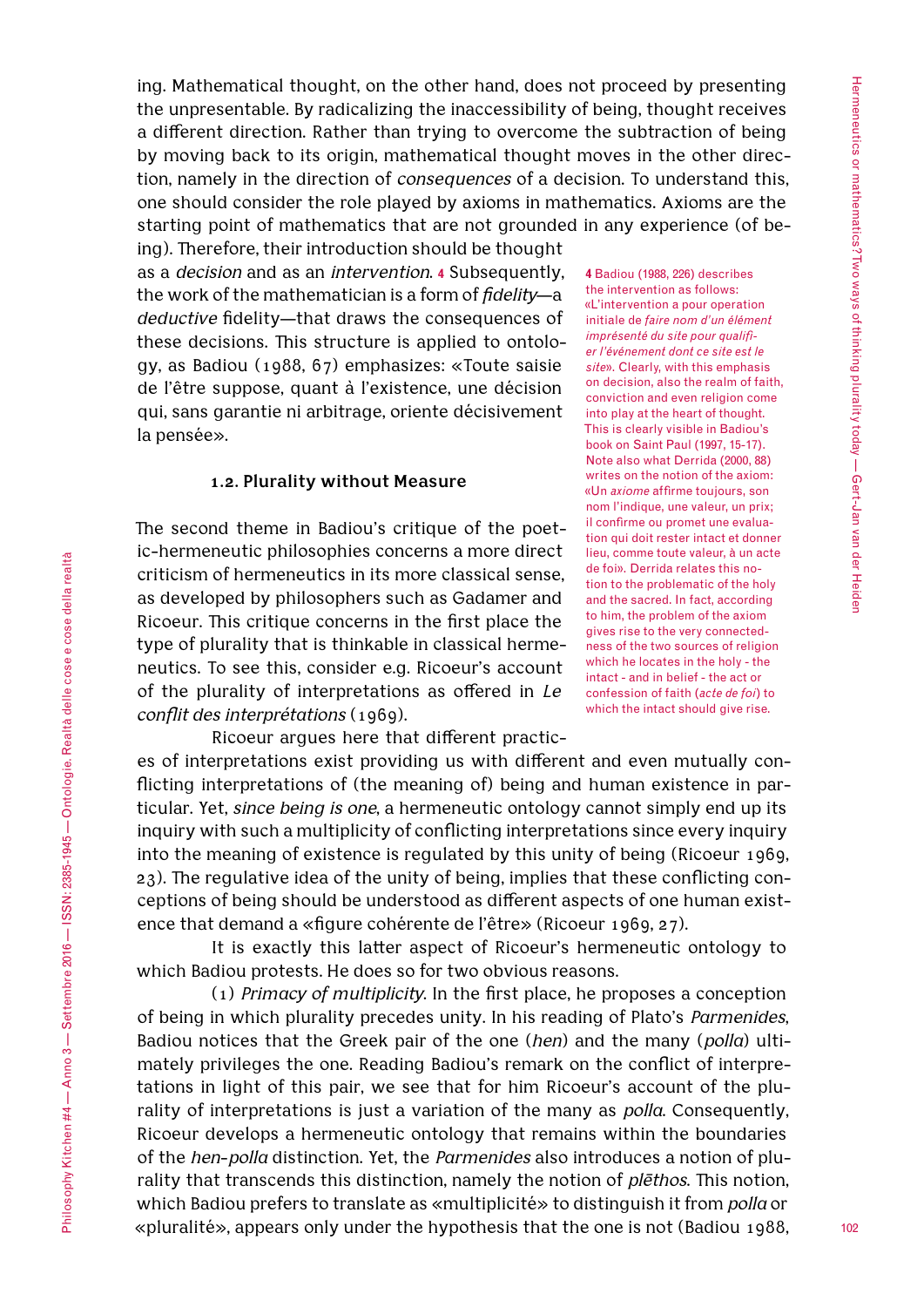45). **5** Hence, (Ricoeur's) hermeneutics would only allow for plurality and not for multiplicity in Badiou's sense of the word.

**5** This discussion starts in *Parmenides* 163b.

Of course, it remains to be seen to what extent this focus on a plurality that is guided by oneness is typical for *all* forms of hermeneutics and poetic thought. In fact, as I will suggest in one of the following sections, Nancy's reinterpretation of hermeneutics exactly challenges the same element in Ricoeur's thought as Badiou does in order to develop a poetic conception of a plurality that is not subsumed under oneness.

(2) *Multiplicity and decision*. In the second place, Badiou criticizes hermeneutics for conceiving of the conflict of interpretations as a conflict that can be resolved in a form of consensus. Clearly, both the possibility and the requirement of such a consensus is founded in the fact that the many interpretations concern a shared existence. However, Badiou does not accept this presupposition of (Ricoeur's) hermeneutics; existence is not the primary given to which all practices of interpretation respond. Rather, one must first *decide* on what counts as existing, as he puts it in *Court traité* (1998), and this decision orients thought (Badiou 1998, 52). The conflict between conceptions of being is not secondary to a primary givenness of being, but it is primary since the decision on what counts and what does not count as being determines the orientation of every philosophical thinking on being. Hence, the issue that Badiou takes up with hermeneutics concerns the question of what discloses a particular orientation in thought: decision or a previous givenness.

Also with respect to this second element in Badiou's critique of Ricoeur's hermeneutics, it is important to note, anticipating the next section, that it is exactly this opening of an orientation that is at stake in Nancy's critique of "classical" hermeneutics as well. However, his critique informs a reinterpretation of both hermeneutics and meaning.

#### **1.3. Meaning versus Truth**

Badiou's dismissal of hermeneutics can also be found in his rejection of the notions of meaning and interpretation (Badiou 1998, 54). An important example of this dismissal can be found in *L'écriture du générique: Samuel Beckett* (1992), where Badiou describes a development in Beckett's work from interpretation to nomination, Badiou's alternative to interpretation. This development concerns the possibility of addressing *events* in poetics. In works such as *Watt*, Badiou argues, Beckett does not arrive at addressing these events and incidents in an adequate way since

> [L]es hypothèses sur les incidents *restent captives d'une problématique de la signification*. Nous sommes encore dans une tentative de type herméneutique, où l'enjeu est, par une interprétation bien conduite, de raccorder l'incident à l'univers établi des significations. (Badiou 1992, 349)

In the transition from *Watt* to *Fin de Partie*, however, interpretation is replaced by nomination (Badiou 1992, 349-350). An interpretation is an effort to understand an incident or an event, i.e., something utterly new in the situation, in terms of an already established universe of meaning. Due to this reattachment of the event to what is already given in a situation, the interpreter reduces and by that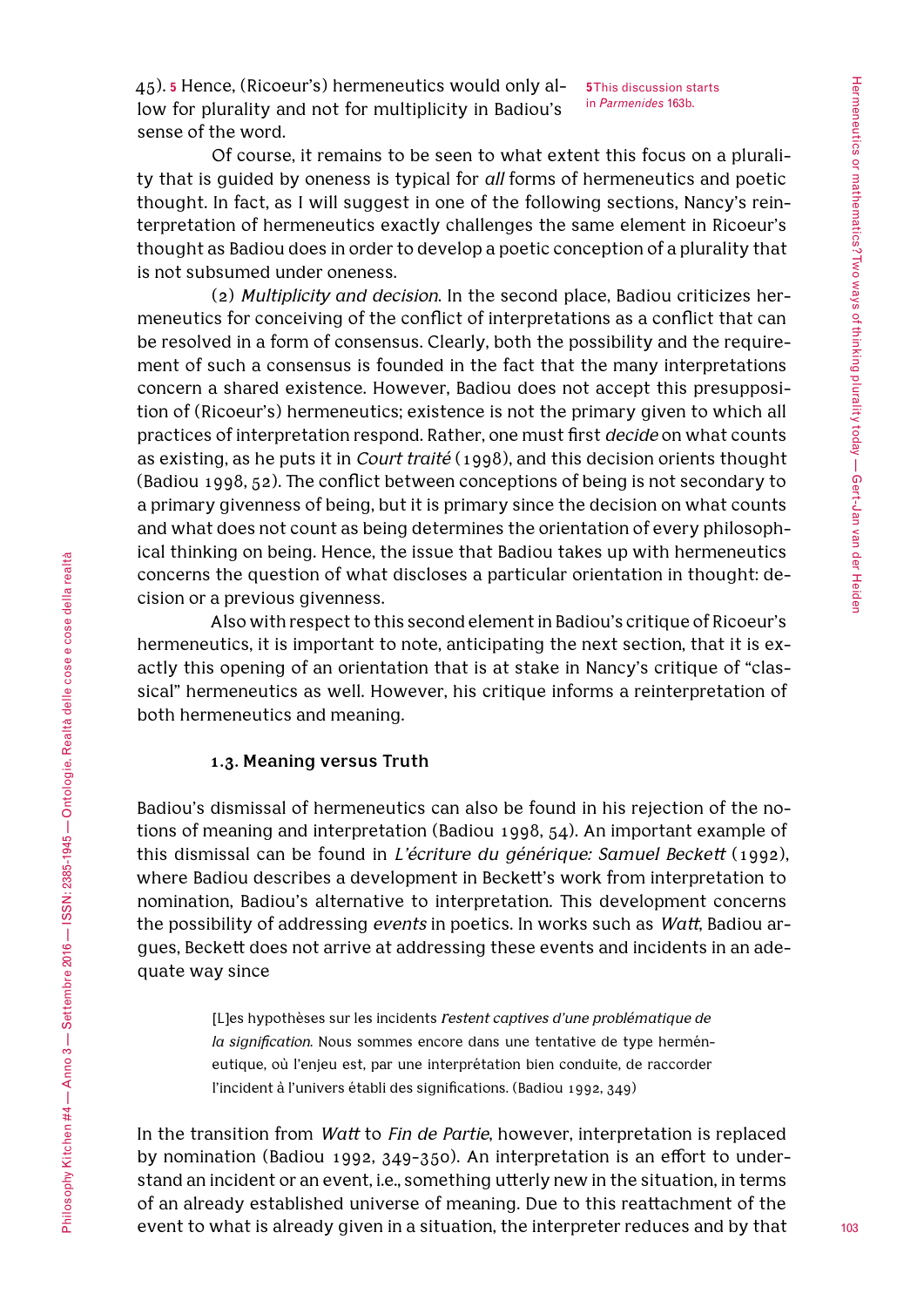reduction loses the event. That is to say, the interpreter does not preserve the supplementary character of the event with respect to the situation. This is why hermeneutics fails to do justice to events: an event interrupts the situation as well as the established universe of meaning.

This dismissal of hermeneutics mirrors Badiou's remarks in *L'être et l'événement*. Also here, he distinguishes the notion of nomination from signification. What in *Conditions* is called the established universe of meaning, is called the language of the situation in *L'être et l'événement*. This language consists of names referring to entities (i.e., multiplicities) presented in the situation. Interpretation is for Badiou nothing but reducing the event to these names. Consequently, interpretation cannot do justice to the supernumerary character of the event. By contrast, nomination is an intervention in the language of the situation that adds a name, namely the name of the event, to this language. This latter name has a peculiar status: it is an empty name since it does not refer to an entity presented in the situation (Badiou 1988, 436-437). Yet, this simply means that nomination introduces a new name opening up the possibility of a renewal of this language.

This difference between interpretation and nomination returns in the difference between meaning and truth. For Badiou, truth should be carefully distinguished from meaning in the situation. In fact, he introduces a distinction between two attitudes or comportments towards the situation: knowing or understanding and fidelity. The first one is an attitude that only recognizes the meaningful language of the situation and which is concerned with showing the «veridical» na-

ture of predicative statements concerning entities in the situation. **6** On the other hand, fidelity relates to the situation only in light of the event. This attitude originates from a decision: a nomination does not simply give a name to a pre-existing or pre-given event, it

is rather a performative that *decides* that the event has taken place because the event itself *does not exist*. The subject that nominates the event is subsequently also the subject that decides, in the process of fidelity, which elements from the situation are and which are not related to the event. In Badiou's terminology, truth is a generic set that consists of those elements of the situation which are positively connected to the event by means of the procedure of fidelity.

The opposition between truth and meaning and between fidelity and knowledge stems from the duality of event and situation. In a certain sense, Badiou's polemic with the poetic-hermeneutic strands of thought goes back to the question of whether the event has already taken place, to which Badiou's declaration attests, or whether the event is still to come, which is a conviction shared by many philosophers of the poetic-hermeneutic strands of thought, keeping the attitude of fidelity in suspense. **7**

# **2. Nancy's Poetic-Hermeneutic Account of Plurality as** *Partage*

Philosophy Kitchen #4 — Anno 3 — Settembre 2016 — ISSN: 2385-1945 — Ontologie. Realtà delle cose e cose della realtà

Philosophy Kitchen #4 — Anno 3 — Settembre 2016 — ISSN: 2385-1945 — Ontologie. Realtà delle cose e cose della realtà

By bringing into play Nancy as a representative of poetic-hermeneutic thought, we will see that Badiou's critique of poetic thought will change in its appearance while a poetic conception of plurality takes shape. I will focus here mainly on Nancy's *Le part-*

**7** In a passage on this Heideggerian "*a-venir interminable*" in the work of Nancy, Badiou "malignantly" remarks: «On a envie de dire: "Écoutez, si cette pensée est encore tout entière à venir, revenez nous voir quand au moins un morceau en sera venu!"» (Badiou 2004, 16). Cfr. also van der Heiden, *The Scintillation of the Event* (Badiou 2004, 102-105).

*age des voix* since the structure of this text beautifully fits with the discussion

**6** Badiou uses the term «veridical» to indicate that a proposition is true in the situation.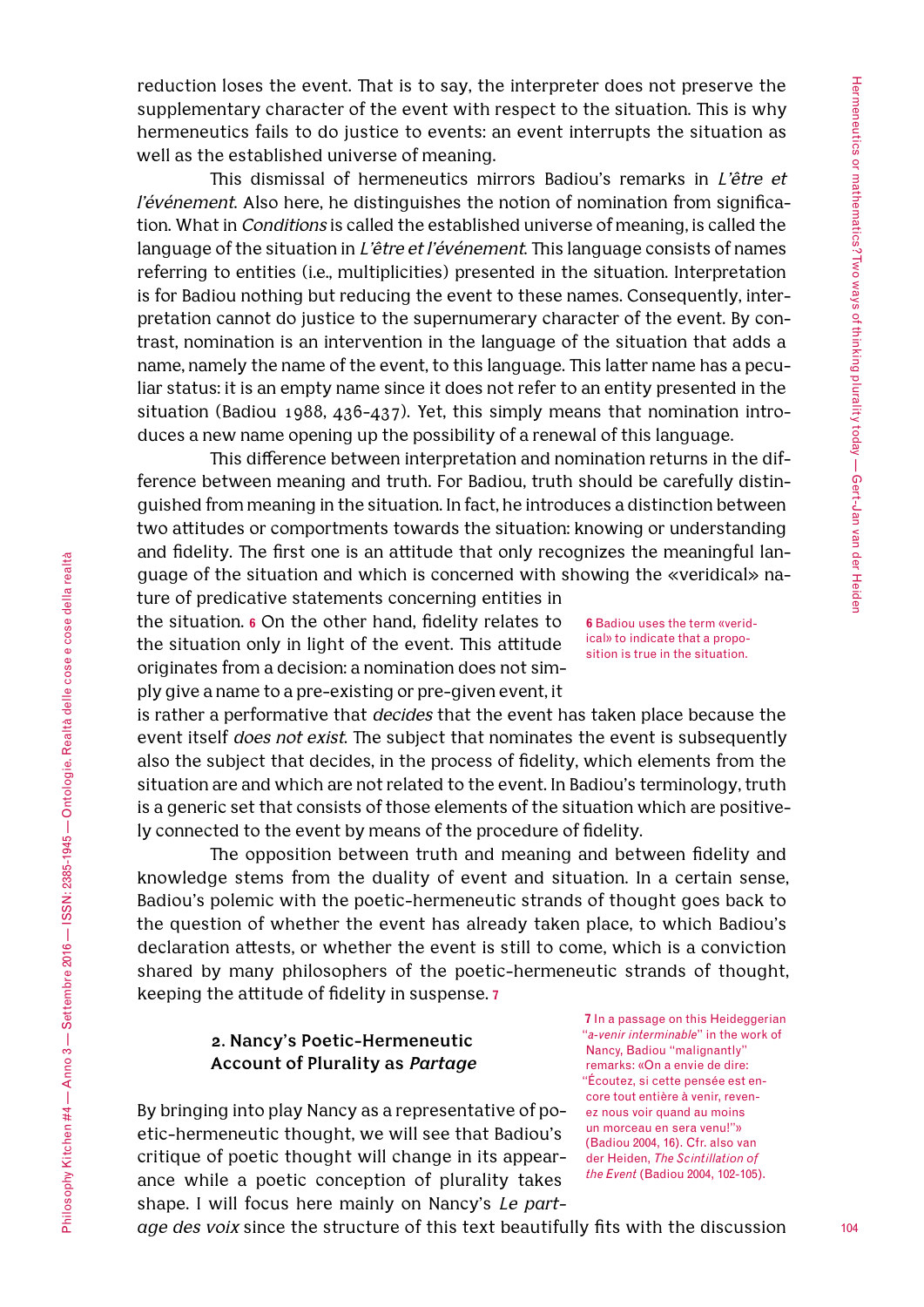so far. It consists of two parts. The first part develops a critique of "classical" hermeneutics that in many respects runs parallel to Badiou's, whereas the second part, drawing from Plato's *Ion*, rethinks hermeneutics in relation to the activity of the poet as *hermeneus*. This latter part leads to Nancy's conception of plurality as *partage*.

### **2.1. Nancy's Critique of "Classical" Hermeneutics**

In the first part of *Le partage des voix* (1982), Nancy establishes a difference between two conceptions of hermeneutics exemplified by the work of Heidegger and Ricoeur, respectively. When we compare his comments on Ricoeur's hermeneutics with Badiou's criticisms, we see the following striking resemblances. According to Nancy, Ricoeur's hermeneutics departs from an «adhésion au sens», which means that meaning is a «pre-given» (*pré-donné*) of every interpretation (Nancy 1982, 17-21). Hence, Ricoeur's hermeneutics invokes a primordial belonging to tradition which precedes every understanding or interpretation. In Nancy's terms, Ricoeur's hermeneutics invokes a "participation au sens." Due to this participation, the pre-given meaning guides and orients from the outset every interpretation. However, this participation is simply presupposed and never explained or accounted for; it is a belief from which hermeneutics departs without interrogation: «La *croyance* herméneutique en général n'est pas autre chose que cette présupposition» (Nancy 1982, 21). As a consequence, and unlike Heidegger, Ricoeur's hermeneutics does not interrogate the very opening up of this orientation that enables interpretation. In his account of the notion of meaning, Nancy will stress that the French *sens*, which also means direction or orientation, should be understood as the process of opening up this orientation, as we shall see below.

This criticism is clearly connected to Badiou's critique of hermeneutics as a practice that reattaches what it interprets to an established universe of meaning. In fact, it is also closely connected to Badiou's critique of the dialectics that is involved in Ricoeur's account of the conflict of interpretations. As Nancy argues in his reading of Ricoeur, the movement of interpretation presupposes a lost origin, but it presupposes it in such a way that interpretation already participates in this origin and can, therefore, regain access to it (Nancy 1982, 18). This critique is almost verbatim the same as Badiou's. For the latter, as we saw, the poetic-hermeneutic notion of withdrawal operates on the basis of a lost origin to which interpretation is still drawn and to which it can draw closer and closer in order to intuit again what it has lost, namely the pre-given meaning of being. For Nancy, this is just a description of Ricoeur's account of the hermeneutic circle.

At the same time, however, Nancy develops a conception of Heidegger's hermeneutics that is not liable to this criticism. Although one might wonder whether he succeeds in this respect in his reading of *Sein und Zeit*, his effort in the second part to follow up on Heidegger's suggestions from *Unterwegs zur Sprache* is definitely convincing.

The direction that the first part of *Le partage des voix* thus suggests is to found interpretation in a conception of hermeneutics and meaning (*sens*) that accounts for the disclosure of the space of meaning that is presupposed by every interpretation. Nancy describes this as follows: «L'ouverture de l'*hermeneuein* est en ce sens ouverture du sens et au sens en tant qu'*autre*» (Nancy 1982, 39). Although Nancy does not use the terminology of the new or of the

Philosophy Kitchen #4 — Anno 3 — Settembre 2016 — ISSN: 2385-1945 — Ontologie. Realtà delle cose e cose della realtà

Philosophy Kitchen #4 — Anno 3 — Settembre 2016 — ISSN: 2385-1945 — Ontologie. Realtà delle cose e cose della realtà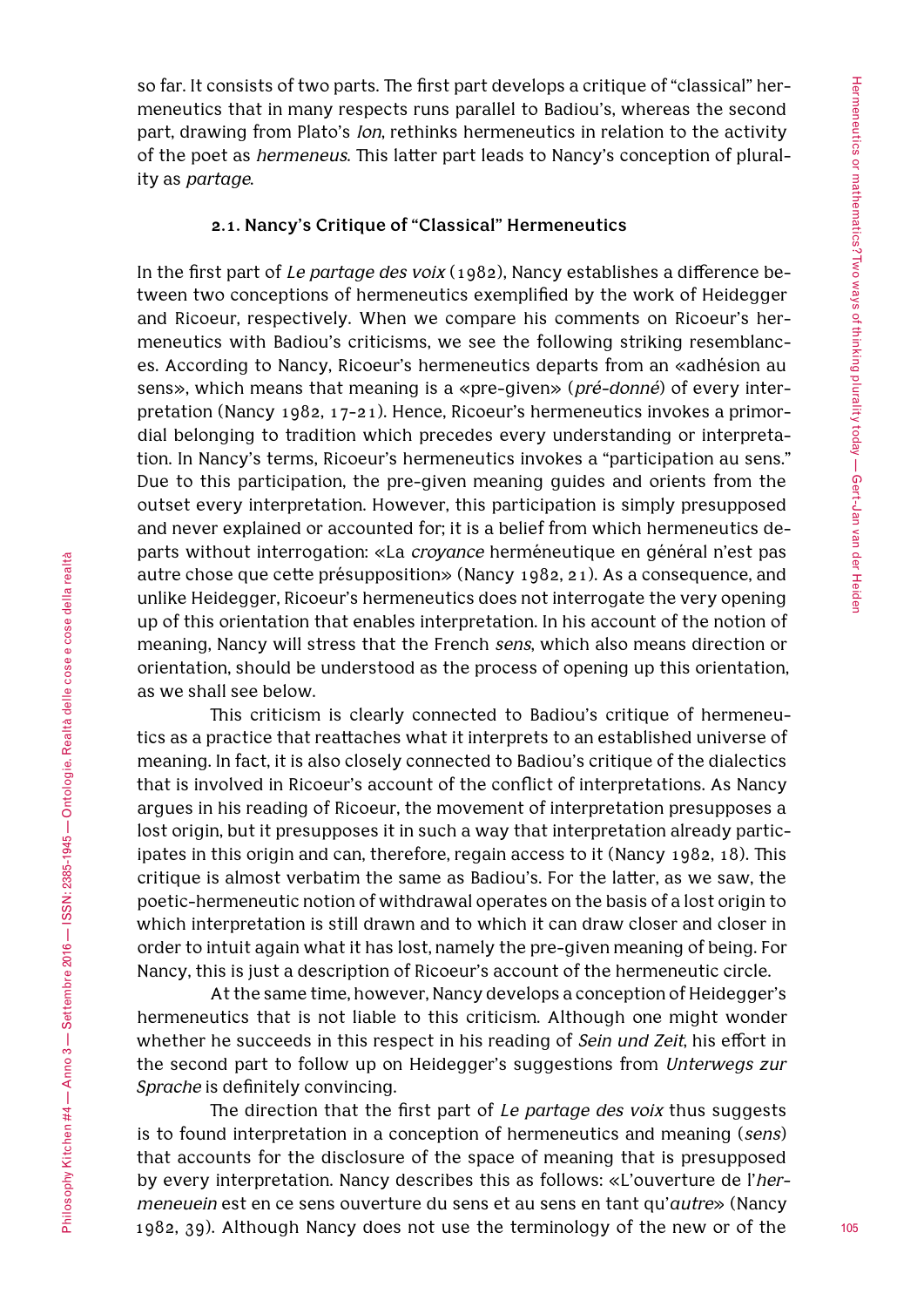beginning here, the overture of meaning introduces a «sens en tant qu'*autre*.» This implies a rupture with any pre-given participation to meaning and an interruption of every already established universe of meaning. Badiou's account of nomination aims to do something similar. Approached from Nancy's angle, nomination as proclamation or declaration turns out to be a poetic-hermeneutic category that goes at the heart of the overture of meaning, especially when taking into account Nancy's interpretation of hermeneutics in the second part of *Le partage des voix*.

#### **2.2. Nancy's Reinterpretation of Hermeneutics as Partage**

Nancy interprets the hierarchy between a primordial overture of meaning and a secondary practice of interpretation in the terms proposed by Plato's *Ion*. In this dialogue Socrates discusses with the rhapsode Ion what the characteristic activity of the poet and the rhapsode is. The term that characterizes both the poet and the rhapsode is «interpreter» (*hermeneus*): the poet interprets the god and the rhapsode interprets the poet. In this context, however, interpreting is not an inquiry into the meaning of the words that are being used. Quite the contrary, as Socrates indicates, both the poet and the rhapsode are out of their mind when they interpret. To interpret, *hermeneuein*, means first and foremost to lend a voice to the gods (in the case of the poet) or to recite the words of the poet (in the case of the rhapsode) without understanding. Both the poet and the rhapsode do so because they are driven by enthusiasm: a divine power (*theia dunamis*) works in and through them. Rather than communicating a pre-given meaning, they communicate this power and let their audiences share in this power. So the poet shares in a divine power and lets the rhapsode share in it, whereas the rhapsode, in turn, lets the audience share in it. It is this divine dispensation (*theia moira*) that Nancy translates as «partage divin» and which inspires his conception of *partage*.

This brief summary of some elements Nancy draws from Plato's dialogue already gives rise to a number of interesting issues in relation to Badiou. They all center around the concept of plurality that stems from it.

(1) First of all, the poetic articulation is not the interpretation of a pre-given meaning. In fact, the poet's interpreting lends a voice to the gods by means of the poet's sharing in a divine force (*theia dunamis*) that accounts for the poet's enthusiasm. What is crucial for Nancy's understanding of this divine force is that it only works — and thus only is – in its transmission and communication. This means, in terms of Plato's dialogue, that interpretation happens only in and through the sharing in and of the divine (*partage divin*). This implies that there is no separate unity of the divine force since it works only in and through a sharing. **8**

It is the figure of the rhapsode that relates this sharing in an irreducible way to the issue of plurality. Plato's dialogue famously depicts the transmission of the divine power by the image of iron rings that transmit the magnetic force by which they attract each other. The sharing of the divine power is only given in this plurality of rings, as Nancy indicates by referring to the role played by the rhapsode in this dialogue: «D'une part, la force divine se trans-

**8** The divine and the god itself is only this enthusiasm, that is, this sharing and division. Neither the divine nor the god itself is ever given in poetry as a unity. As Nancy (1982, 68) writes: «Le divin est essentiellement partagé, donné, communiqué et partagé: c'est ce que signifie l'"en-thousiasme". En ce sens, le divin, ou le dieu même, c'est l'enthousiasme».

met intacte — mais justement elle *se transmet,* et c'est avec le deuxième anneau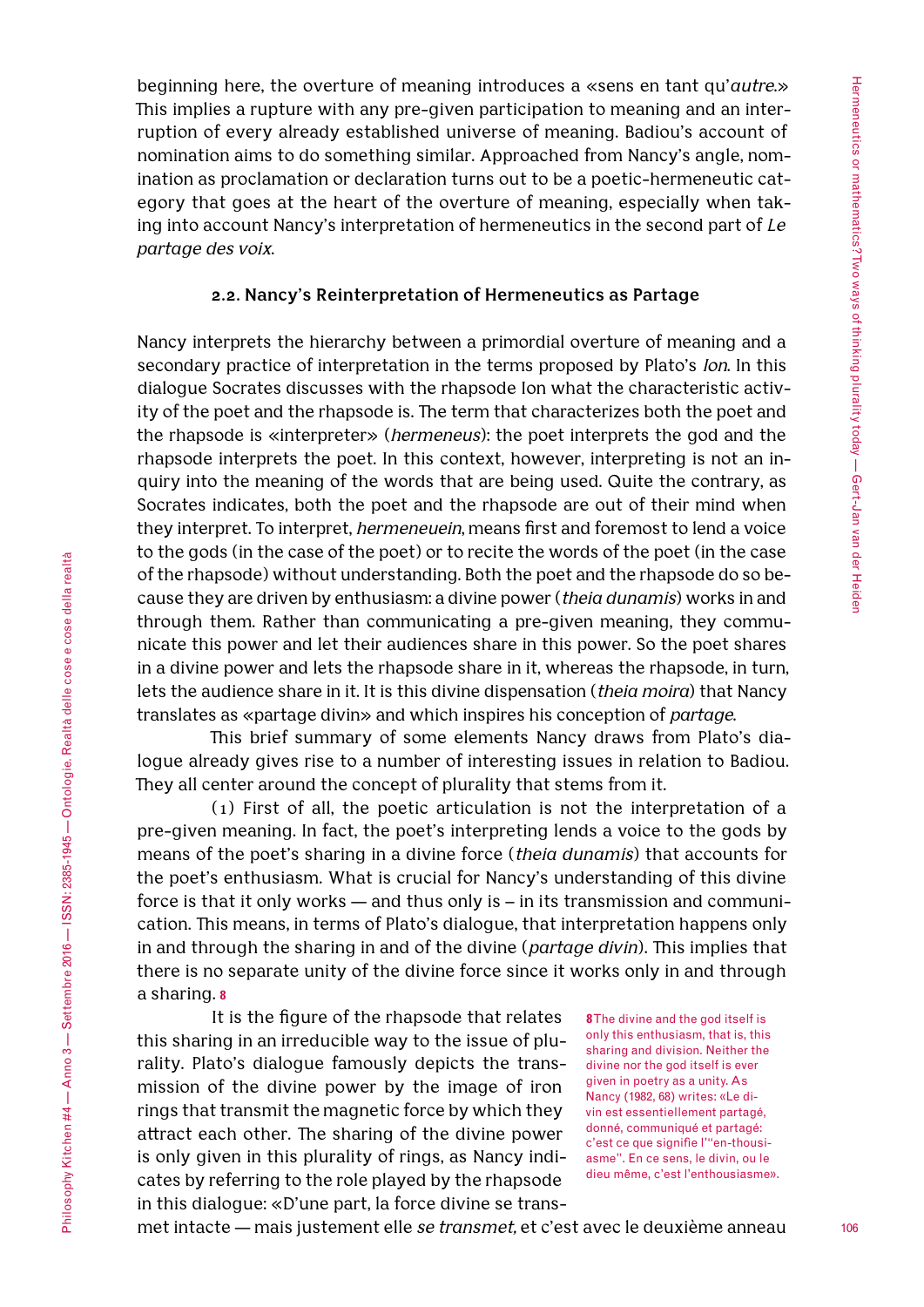qu'elle manifeste pleinement cette propriété. La transmission exige la pluralité des anneaux […]» (Nancy 1982, 69). In this way, the notion of *partage* gives rise to a conception of plurality that cannot be reduced to a unity. The intact nature of the divine force consists in and exists as its multiple transmissions.

When recalling Badiou's critique of hermeneutics, we see two important elements arising in Nancy's coining of *partage*. First of all, his account of being as *partage* or sharing in/sharing out stands in great contrast to Badiou's account of being as *l'impartageable*. In discussion with Ricoeur, it is clear that Badiou's emphasis on this latter notion can be understood as a critique of hermeneutics' affirmation of unity over multiplicity. Nancy's account of *partage*, however, proposes a model of a sharing of being that does not reduce plurality to a plurality of interpretations as Ricoeur does, but accounts for being itself as plural.

In the shift from Ricoeur to Nancy, we thus see *another* debate arising between Badiou's mathematical and the poetic-hermeneutic strands of thought concerning conceptions of the plurality of being. Badiou's account of multiplicity arises on the basis of axiomatic decisions and because of that, the multiplicity of mathematical orientations is based on a conflict concerning what counts and what does not count as being. Nancy's account of plurality is not based on conflict but is derived from the following insight of Heidegger's philosophy. As the latter notes in the *Entwürfe zur Geschichte des Seins als Metaphysik* (1998), the history of metaphysics interprets being as a being. That is, it deals with the question of that which all beings have in common (*koinon*) — namely being as if this communality can be understood out of the oneness (*hen*) that characterizes every being (*Seiende*). As Heidegger (1998, 417) writes, «Der Vorrang des Seienden legt das Sein als das *koinon* aus dem *hen* fest. Der auszeichnende Charakter der Metaphysik ist entschieden. Das Eine als die einigende Einheit wird maßgebend für die nachkommende Bestimmung des Seins». Interestingly enough, Badiou quotes this passage in order to indicate that only an ontology of multiplicities can overcome the problems to which Heidegger points in the history of metaphysics. Yet, in order to arrive at this conclusion, he interprets the quote as follows: «Ainsi, c'est parce que l'un décide normativement de l'être que l'être est réduit au commun, à la généralité vide, et doit endurer la prééminence métaphysique de l'étant» (Badiou 1998, 26). However, Heidegger does not write that being is reduced to the common. Rather, his quote indicates that the common is interpreted as oneness. This indication opens up another way of developing an ontology of plurality, namely along the lines of thought Nancy suggests. Nancy overcomes the metaphysical determination of the *koinon* out of the *hen* by means of the notion of *partage* since this notion gives a primordial status to the common *without* reducing it to the oneness of a being. *Partage* expresses exactly what beings have in common, share with each other, without reducing this sharing to a being. His account of the divine force that is only given in and as the enthusiasm shared by poets, rhapsodes and audience, beautifully illustrates that that which all these enthusiasts have in common is not one essence of enthusiasm. Rather, enthusiasm is the in-common of the gods, the poets, the rhapsodes and the audience: it is what they share in and as their differences.

This difference between Badiou's conflict and Nancy's sharing is mirrored in another difference. In my description of the Badiou's critique of hermeneutics, the difference between mathematical and poetic-hermeneutic strands of thought concerned the direction and the orientation of thought: where poetic-hermeneutic thought longs for the lost origin, and thus wishes to return to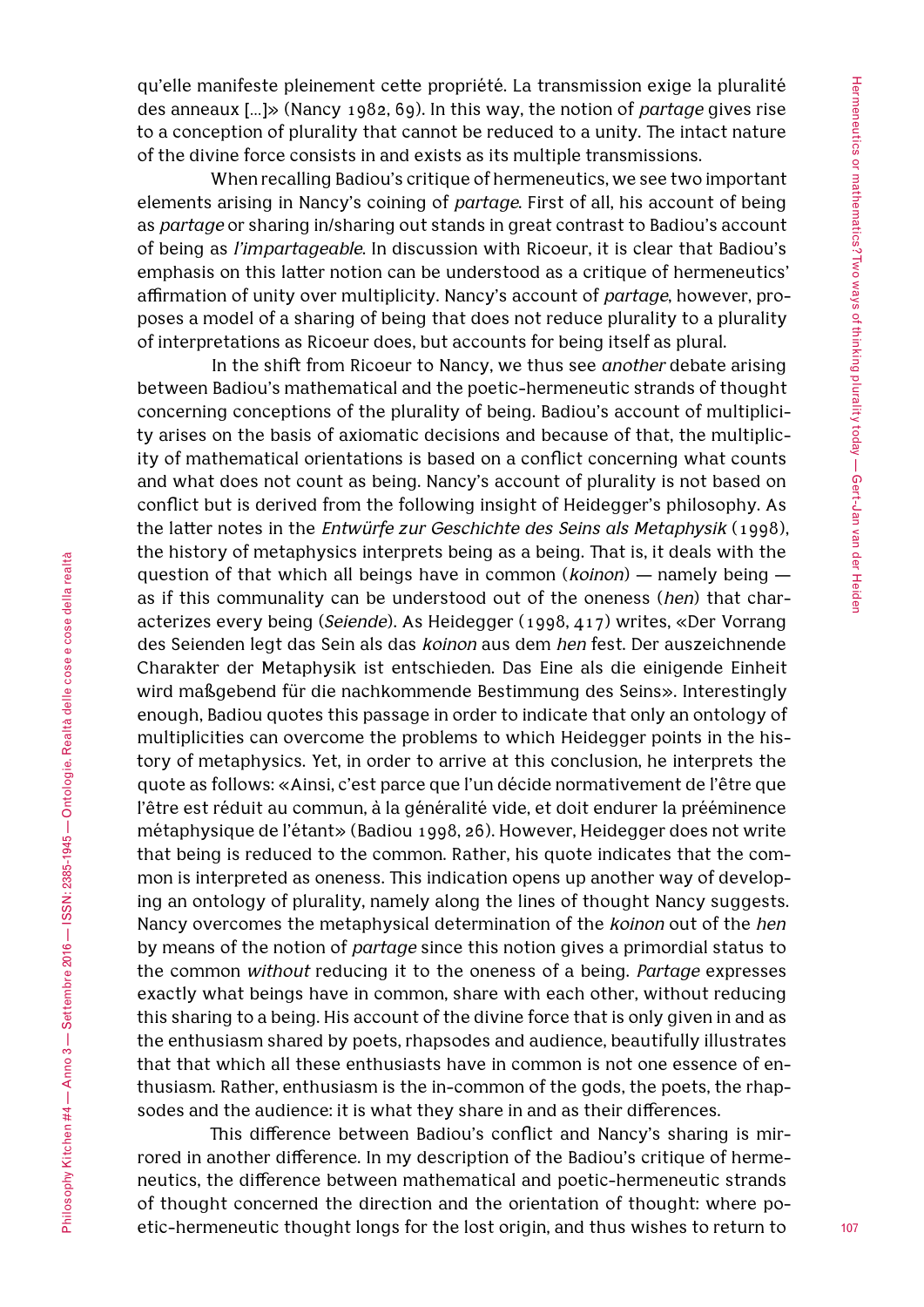their provenance, mathematical thought moves forward by drawing the consequences of its axiomatic decisions. However, Nancy's account of *partage* is introduced in terms of communication and transmission. Clearly, this is not a movement back to the origin, but it is neither a form of drawing consequences. It presents us rather with a third alternative. The movement of sharing moves forward by a multiplication in a plurality of rings — the communication passes along poets, rhapsodes, listeners, and their differences. In this conception, the future is not the future anterior of statements that will have become veridical, as Badiou argues, but it is multiplication by communication. Thus, for Nancy, communication is never the process of sending and receiving a pre-given message, but as *partage* it is rather the very principle of multiplication by sharing.

The difference between sharing and conflict thus also concerns a difference between two orientations towards the future, and one might even say between different conceptions of the event. For Badiou, the temporality of the future directs the militant fidelity to an event that has already taken place. For Nancy, on the other hand, the experience of plurality is opened up in and by the moment of communication, contact and contiguity of different beings that arein-common in that moment without fusing into one being.

Thus, a completely different perspective on the relation of the subject, or the being that we are, to the beings around us arises from these two models of plurality. Badiou's subject judges every being presented in the situation from the perspective of its connection (or not) to the event. Nancy's subject, on the other hand, is the subject that experiences how it is different and plural itself by the different and plural ways it experiences its being-in-common with the beings it encounters.

The concepts of plurality and multiplicity developed by Nancy and Badiou thus part ways concerning the question of *how thought touches (on) being*. Nancy's emphasis on contact and communication shows that the experience of being departs from the experience of the *partage* of being: being is given only as that which beings share — and which at the same time divides them as singular beings. The thought of being thus stems from a spatial configuration, namely contiguity. By contrast, Badiou (1998, 96) claims that mathematical thought «touche à l'être». To touch (on) being means in this context to make contact in and as axiomatic decision and judgment on being. This latter element shows that it is not the *koinon* of being that is found in the thoughtful touch of mathematics but it rather founds the conflict with other conceptions of being.

(2) Also in a second respect, the text of Nancy forms an intriguing point of departure to assess Badiou's account of poetic-hermeneutic thought. As I noted in the introduction of this paper, Badiou characterizes these strands of thought by the suture of philosophy to poetics. *Le partage des voix* provides us with an extreme version of this suture when it describes the genre of poetics. The plurality to which the *partage divin* gives rise is reflected in the genre of poetics. Every poet is inspired by the muses but he always speaks only in one style as Socrates notes. Although all the poets share their enthusiasm, they are each inspired differently. Consequently, the poetic genre in general is never and nowhere expressed or announced. It is only announced in the plurality of its different poetic articulations and poetic styles. As Nancy (1982, 66) writes:

> Il y a donc un partage, une différence originaire des genres ou des voix poétiques — et peut-être, en sous-main, un partage des genres poétique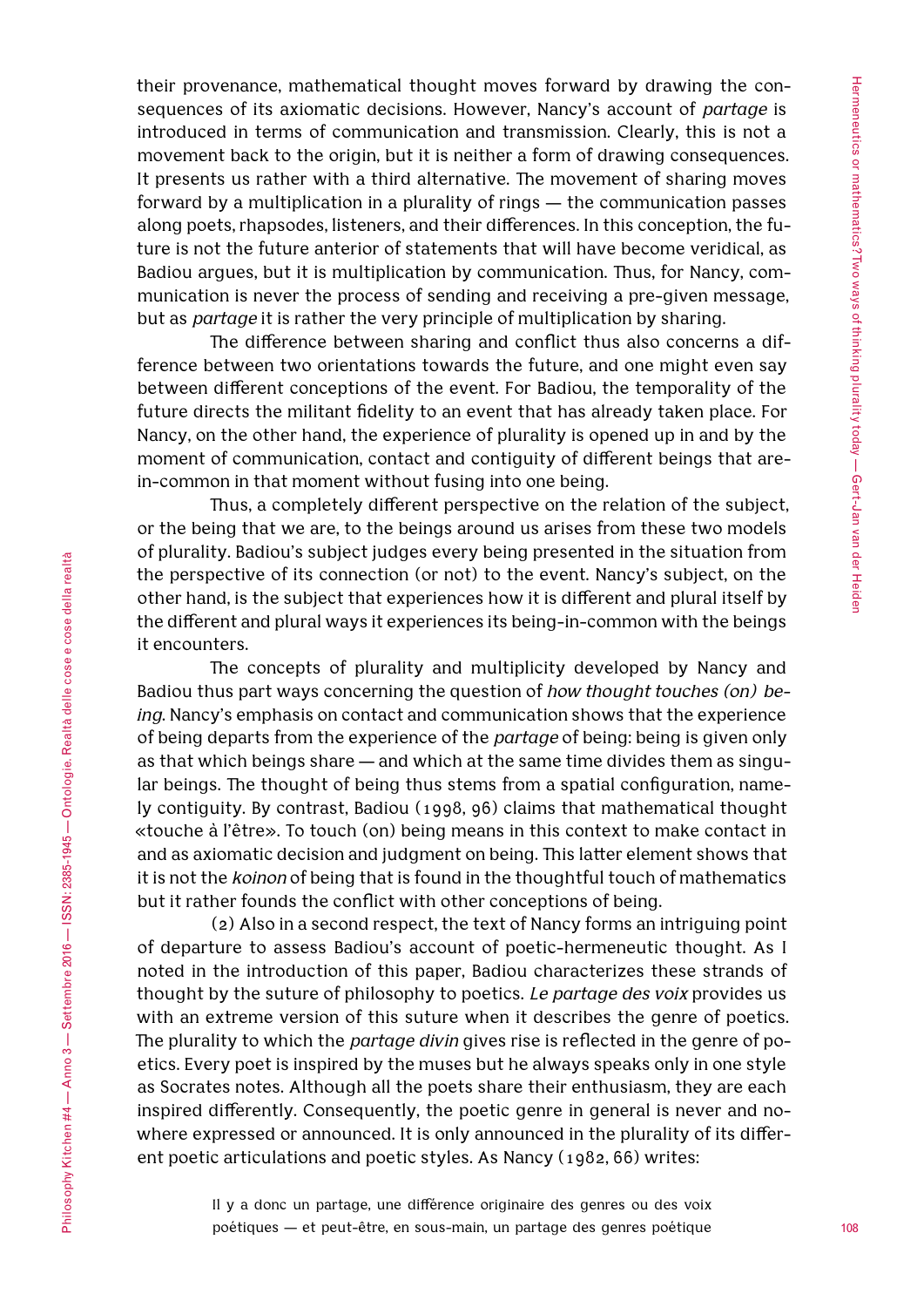et philosophique. Il n'y a pas de poésie générale, et quant à la poiétique générale dont on a par principe admis l'existence, elle restera introuvable: mais c'est ici bien sûr qu'elle s'expose. Il n'y a que des voix singulières, contrastées, et l'enthousiasme est avant tout l'entrée dans une telle singularité.

Nancy's idea of being as a singular plural is anticipated in this description of the poetic genre which is only given in its singular and plural interpretations by multiple poets. This ultimately justifies the claim that Nancy's conception of plurality as *partage* is a poetic-hermeneutic conception.

Moreover, the above quote testifies to a suture of philosophy to poetics in the strongest sense possible when it suggests «un partage des genres poétiques et philosophiques». Apparently, the plurality of poetic genres comprises the plurality of philosophical genres. Nancy elaborates this suggestion later in the text when he discusses the main characteristic of the philosophical genre that speaks out of Socrates' comments: it is the task of philosophy to master the truth of the other genres (in this case the poetic and rhapsodic genre). Yet, according to Nancy, two difficulties arise in this Socratic conviction.

First, the truth of poetic discourse is the enthusiasm and the magnetic force on which it depends. These characteristics are exactly that which cannot be mastered. In this sense, as Nancy notes, the philosopher masters only that it cannot master poetic discourse: «Maîtriser l'immaîtrisable […] fait l'enjeu et le jeu le plus savant du philosophe» (Nancy 1982, 78).

Secondly, Nancy notes that in order for Socrates to master the poetic discourses he adopts the voice of the rhapsode Ion and becomes an *interpreter* of Homer. This means that in order to master the other discourses, the philosopher plays the role of the philosopher, the rhapsode and the poet. Thus he stages the dialogue, as Nancy (1982, 78) writes:

> Pour le construire, cependant, il aura fallu mettre en scène, prendre des rôles, interpréter le rhapsode et réciter Homère, dédoubler le philosophe, *interpréter* la philosophie. Il aura fallu écrire, choisir un genre (un genre de *mimesis),* composer le dialogue. *L'hermeneia* du dialogue déborde irrésistiblement la maîtrise que le dialogue pense et présente, et qui est la maîtrise du procédé herméneutique.

This staging of the dialogue at the heart of the philosophical effort to master the genres of the poet and the rhapsode is itself a hermeneutic enterprise. This is the reason why, ultimately, there is indeed a *partage* of philosophy and poetics. What they share is the activity of the interpreter of which the dialogue testifies that it cannot be mastered. (Let me emphasize once more that interpreting means first and foremost articulating, staging, and announcing — and not finding a pre-given meaning).

In this context, Plato plays an even more significant role than Socrates because he stages, as writer of the dialogue, all the characters. Plato is *le partage des voix*, the sharing and the plurality of all the voices that are staged in this dialogue. Unlike dialectics, which aims to reconcile different, conflicting voices and interpretations, the «dialogicity» (*dialogicité*) that according to Nancy speaks from Plato's dialogues is rather a sharing of voices (*partage des voix*) in and as communication. Plurality as *partage* thus suggests a scene of multiple and perhaps even conflicting voices and interpretations that does not privilege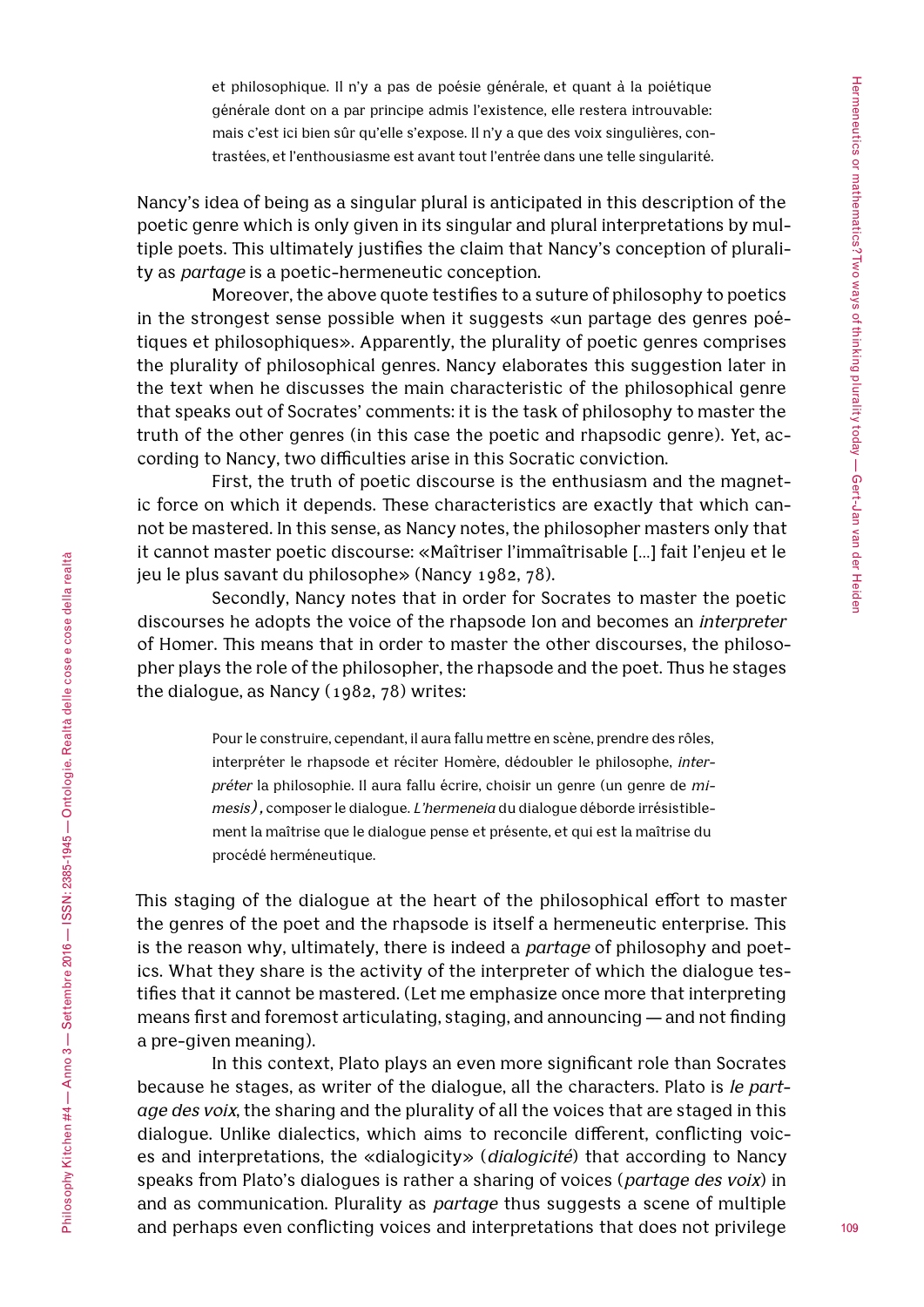the one over the many but discerns in communication the principle of multiplication and differentiation itself.

### **3. Decision and Communication: On a Twofold Heritage of Plato**

What has become of the conflict between mathematical and poetic thought that Badiou stages in *L'être et l'événement* as well as other texts? It is clear that his conception of poetic-hermeneutic thought is marked by a number of characteristics that belong to "classical" hermeneutics alone. By choosing his adversaries in this way, Badiou's critique of poetic-hermeneutic thought tends to avoid a confrontation with strands of this thought that develop a genuine alternative ontology of plurality along poetic-hermeneutic lines of thought. The comparison with Nancy indicated the following: (1) Nancy's poetic-hermeneutic approach develops a similar critique of "classical" hermeneutics as Badiou does. (2) As a consequence, certain poetic-hermeneutic remainders in Badiou's work remain unthought. His account of nomination as disclosing a new realm of meaning is similar to the poetic-hermeneutic discussion of the primordial meaning of hermeneutics as announcement. (3) Finally, the confrontation with the ontology of plurality Nancy develops, indicates that there are indeed a number of serious differences between mathematical and poetic-hermeneutic thought.

Perhaps the most fundamental difference concerns the question what counts as plurality. Here, the issue concerns the question of how thought touches (on) being and how it discloses a new discourse on being: Is this discourse opened up by an axiomatic decision or is it opened up by the experience of the *partage* in the encounter of multiple beings? Does thought touch (on) being by decision or by communication?

To indicate how these two determinations of thought are connected, let me finish this comparison with a brief note on one strange similarity between Badiou's mathematical and Nancy's poetic-hermeneutic orientation: their shared platonic background. Badiou argues that the distinction between the poetic and mathematical orientation of philosophy concerns a distinction between the pre-platonic poem and the platonic matheme (Badiou 1988, 143). This is why Badiou calls himself a Platonist. To some extent, this is understandable. The emphasis on the matheme to characterize Plato's thought has a long history and is also clearly present in Heidegger's assessment of Plato and his subsequent dismissal of Plato as the philosopher inaugurating the history of metaphysics. Badiou returns to Plato the mathematician and the metaphysician, albeit this time the metaphysician of plurality. **9**

However, Badiou's claim that the poetic orientation of philosophy is pre-platonic is put to the test by Nancy's reading of the *Ion*. *Le partage des voix* shows that the poetic-hermeneutic account of plurality as *partage* has its roots in the platonic text itself. Hence, both the mathematical and the poet-

**9** In addition, his explorations of the difference between Plato's and Aristotle's conception of the ontological status of mathematics deepen his platonic conviction, cfr. Badiou (1998, 39-59 and 95-118).

ic-hermeneutic reappraisal of plurality is inspired by Plato's dialogues: the early dialogue *Ion* accounts for interpretation in terms of a sharing in the divine force; the later dialogue *Parmenides* draws the consequences from the hypothesis that the one is not. It is in this sense that both contemporary philosophies are platonic.

Of course, this latter characterization — "platonic" — is ambiguous and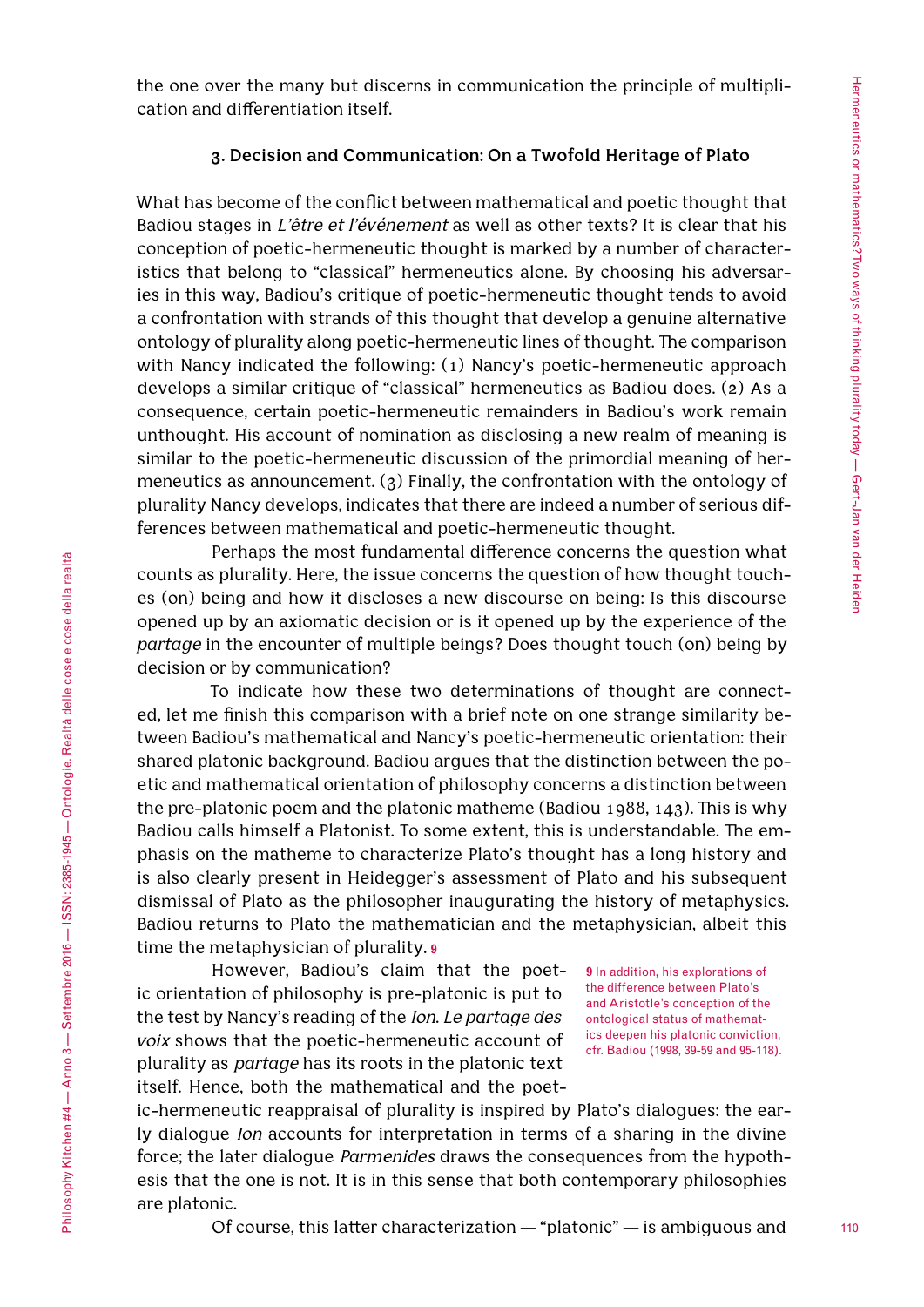depends on which Plato one highlights: Plato the mathematician or Plato the writer of dialogues; Plato describing being as multiple following the hypothesis "the one is not" in the *Parmenides* or Plato staging and interpreting the voices of all his characters in the *Ion*. Moreover, when looking more closely, it turns out that the Plato's that are presented here are in both cases at best partial Plato's. Badiou rejects Plato's remark that philosophy, unlike mathematics, does not depart from a hypothesis or an axiom but rather aims to find the first principle and true point of departure (*arche*). **10** Especially in light

of the *Parmenides* this is a crucial rejection: by tak-**10** Cfr. Badiou (1998, 32-33). ing the hypothesis as axiomatic point of departure

rather than as something that needs to be left behind in order to reach the true beginning, Badiou does not discuss the rest of the *Parmenides*. From other passages, it is clear that this dialogue develops a dialectical method that does not only draw the consequences of a given hypothesis *but also of its negation*, as Parmenides remarks: «You must not only consider what happens if a particular hypothesis is true, but also what happens if it is not true» (*Parmenides*, 136a; translation taken from the Loeb-edition). Nancy's Plato, on the other hand, places us from the outset in the position of being abandoned from understanding. Yet, does not such an emphasis on abandonment neglect the importance of understanding in a platonic framework? **11**

Plato, thus, inspires ontologies of plurality but he does so for readers who affirm only certain dimensions of his work while forgetting or even rejecting others. To a certain extent, this need not surprise us since this is the typical relation one has to a her-

**11** A more elaborate account of the problems arising here are discussed in van der Heiden (2014), Chapter 3, as well as in van der Heiden (2015a, 195-209).

itage. This relation always combines the necessity of decision and communication. With respect to what is handed down, one has to decide what one affirms; it is exactly in and through this decision that the com-

munication of tradition takes place. **12** Given the pos-**12** Cfr. Derrida 1993, 40.sibility of multiple decisions and plural affirmations,

it is this combination of decision and communication, decision as communication, and communication as decision that forms the heart of every pluralization of any heritage. It is therefore, perhaps, not too surprising that the heritage of Plato for ontologies of plurality bifurcates exactly in this twofold way of thought touching (on) being: as decision and as communication.